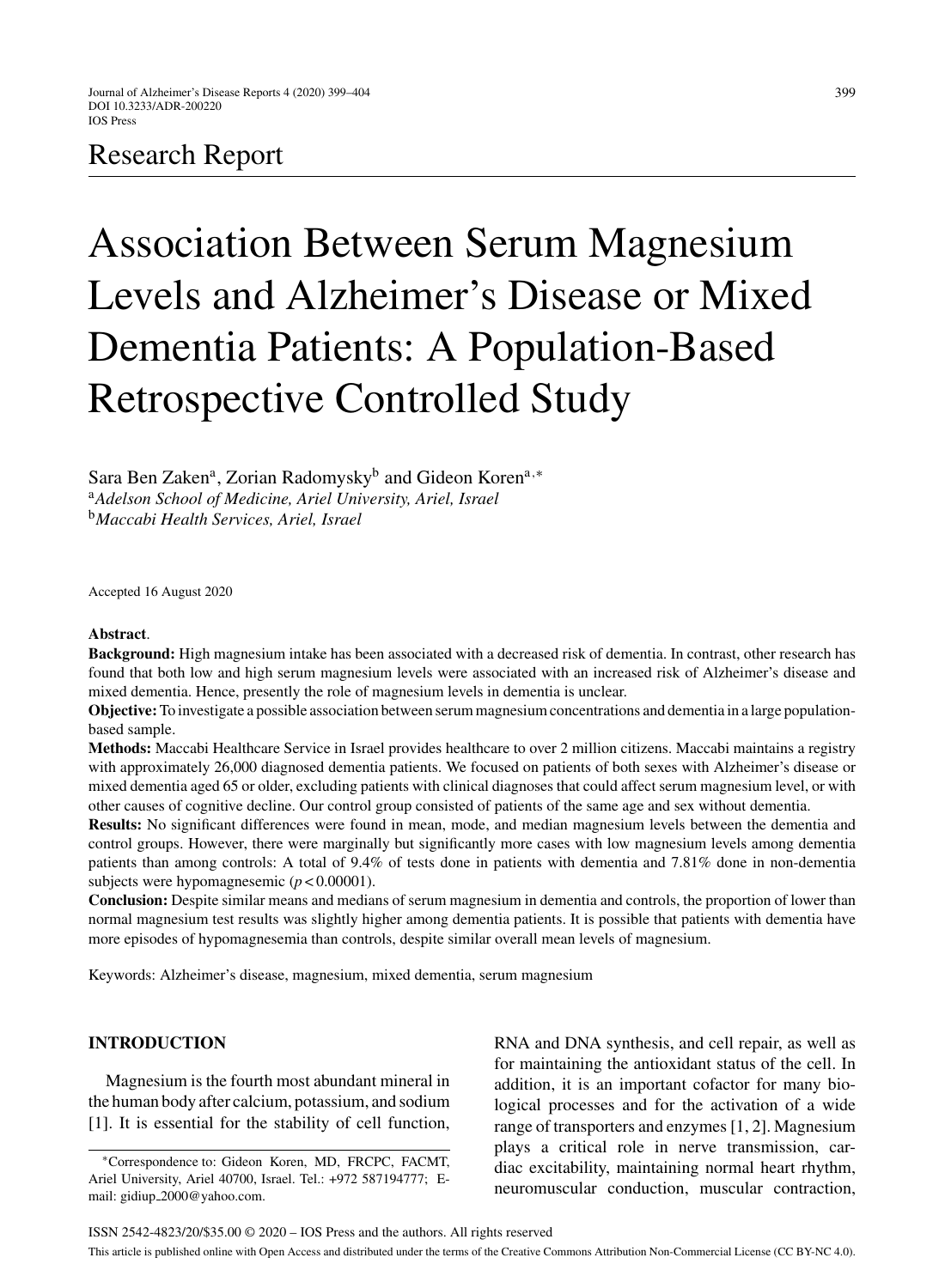blood pressure, and glucose and insulin metabolism [3].

Alzheimer's disease is the most common form of dementia. While its etiology has not been identified, it is associated with environmental factors, nutrition, and vitamins among other elements [4].

Differentiation of Alzheimer's disease from other common forms of dementia is important in order to implement an appropriate treatment plan and provide prognostic information for the patients [5]. Vascular dementia, caused by cerebrovascular disease, is the second most common cause of dementia. Cerebrovascular disease is a risk factor for Alzheimer's disease, but can also coexist with Alzheimer's disease, creating a form of "mixed" dementia.

The role of magnesium in dementia and other degenerative disorders have been the focus of increased attention in recent years [6]. There are two main hypotheses for the role of magnesium in dementia:

- 1) The direct effect of neuronal magnesium on regulation of the N-methyl-D-aspartate (NMDA) receptors, which is an ionotropic glutamatergic receptor. Magnesium is a soft-block of the receptor that is in place until depolarization, which removes the block, in addition to closing the calcium channel after neurotransmission has occurred. It has been demonstrated that ionized magnesium leads to closure of cation channels which have been opened by glutamate on NMDA receptors [7].
- 2) The second hypothesis is related to oxidative stress. Magnesium deficiency has been found to stimulate secretion of inflammatory mediators such as interleukins, tumor necrosis factors and nitric oxide. These mediators are thought to stimulate atherosclerosis and thereby increase the risk of dementia [7].

Magnesium levels were found decreased in various tissues of patients with Alzheimer's disease in clinical, experimental, and autopsy studies (hypomagnesia) [8]. A reduction in the frequency of intracellular magnesium deposits in the neurons of Alzheimer's disease patients was observed when compared to normal controls. Decrease in Mg, K, and glutamic acid have been shown in the hippocampal tissue of Alzheimer's disease patients [9].

There is evidence that glutamate release and intake are chronically disturbed in Alzheimer's disease, and glutamate levels are possibly increased in the synaptic cleft, with resulting  $Ca^{2+}$  influx to postsynaptic

neurons, which results in activation of the calcium related enzyme system and of free radicals, protein destruction, lipid peroxidation, and neuron death with DNA destruction [8].

Increasing volume of research has explored the connection between magnesium and the role of NMDA receptors in degenerative brain disorders. NMDA receptors have a critical role in physiological and pathological processes of the central nervous system, including neuronal development, plasticity and neurodegeneration [5, 7]. These receptors lead to channels which are permeable to calcium, sodium and potassium ions and voltage-gated channels blocked by magnesium ions. Transient glutamate release from the presynaptic region occurs during normal learning and memory process. This release causes depolarization on the postsynaptic membrane, after which ionized magnesium  $Mg^{2+}$  leaves voltagegated channels on NMDARs, and  $Ca^{2+}$  influx inside the neuron occurs. Increase in  $Ca^{2+}$  levels inside the neuron initiates a signal transmission process and this facilitates memory and learning. At the end of stimulation,  $Mg^{2+}$  stops  $Ca^{2+}$  influx inside the neuron by closing channels on the NMDA receptors [5, 7].

There are several studies reporting favorable effects of magnesium in the treatment of various degenerative illnesses. Improvement in memory and other symptoms was reported with nutritional magnesium support in patients with dementia [10, 11]. Higher self-reported dietary intake of magnesium was found to be associated with a decreased risk of dementia [11]. In this study, community-dwelling Japanese individuals without dementia aged 60 and older were assessed. During a 17-year follow-up, 303 participants experienced all-cause dementia. In multivariable-adjusted analysis, the hazards ratio (HR) for the development of all-cause dementia was 0.63 for the highest quartiles of magnesium intake, compared with the corresponding lowest quartiles. Similarly, the HR for the development of vascular were  $0.26$  (95% CI = 0.11–0.61) for the highest quartiles of magnesium intake [11].

In contrast, other research found that both low and high serum magnesium levels were associated with an increased risk of Alzheimer's disease and mixed dementia [12]. These contrasting results render the role of magnesium levels in dementia unclear. Largepopulation based research is essential to try to better verify whether magnesium may contribute to the pathogenesis of dementia in general and Alzheimer's disease in particular.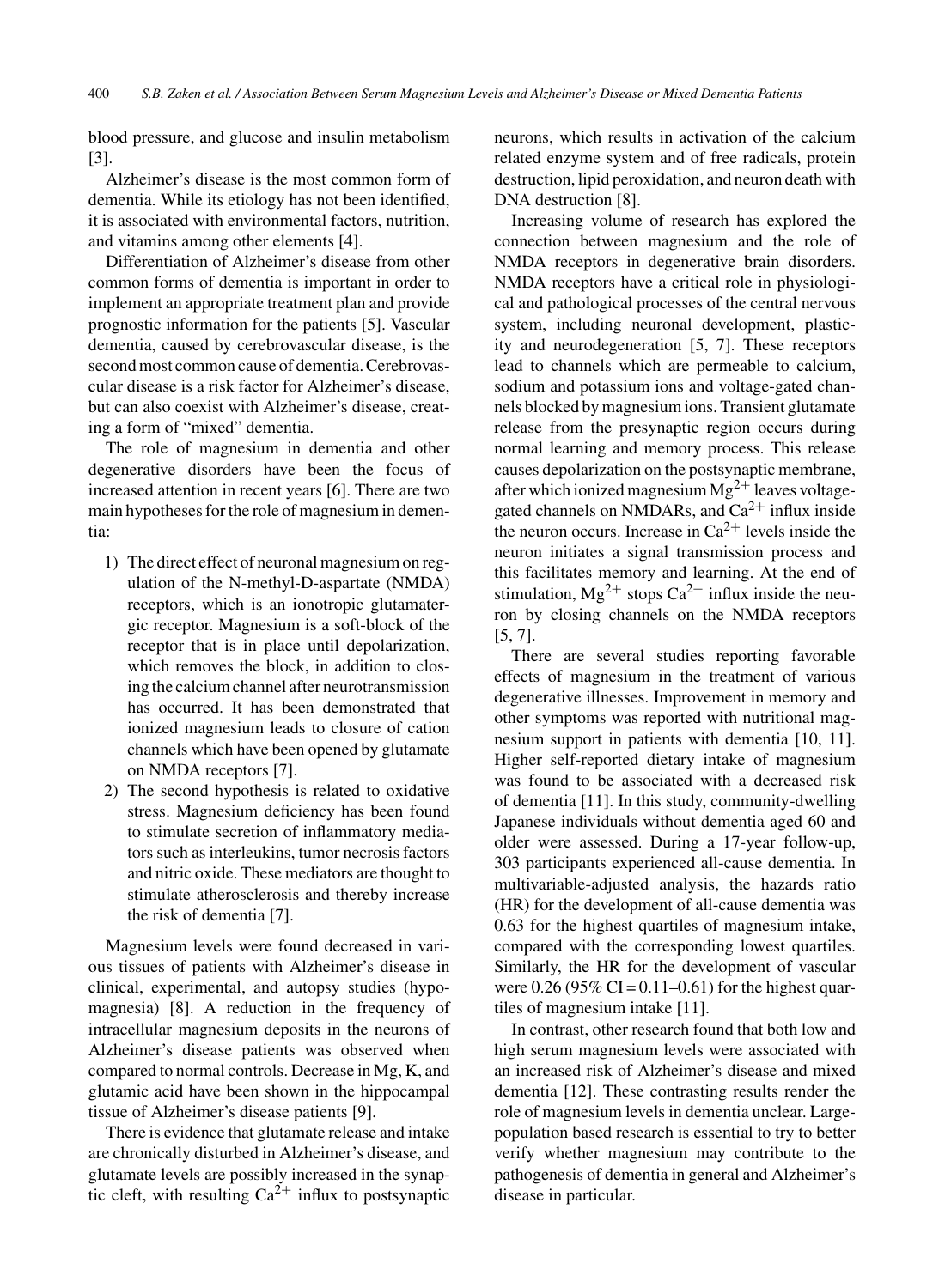The objective of the present study was to investigate a possible association between serum magnesium concentrations and dementia in a large population-based sample.

#### **METHODS**

This was a retrospective population-based controlled study of magnesium serum concentrations, comparing dementia patients with non-dementia controls. The study was approved by Assuta Hospital Research Ethics Committee in Tel Aviv.

#### *Settings*

Maccabi Healthcare Service is Israel's second largest health insurance organization, providing healthcare to over 2 million citizens [13, 14]. Maccabi has a central computerized database which contains demographic and medical data, including diagnoses, drug purchases (all prescriptions and part of OTC drugs), laboratory data, hospitalizations, and physician visits.

Maccabi maintains a registry of dementia patients, diagnosed by a geriatrician, a psychiatrist, or a neurologist. Our study focused on patients of both sexes with Alzheimer's disease or mixed dementia aged 65 or older. We identified all cases of dementia (ICD-9 code 294.20). Alzheimer's disease (ICD-9 code 331.0) is the most common form of dementia. Vascular dementia (ICD-9 code 290.42), caused by cerebrovascular disease, is the second most common cause of dementia.

The dementia registry contains medical information of 25,800 patients. We excluded 23,039 patients with either clinical diagnoses that could affect serum magnesium level [1]: use of diuretics, laxatives, Crohn's disease, or with other causes of cognitive decline, such as alcohol abuse history, hypo and hyperthyroidism, hepatic and heart failure, patients on dialysis or with significant decline in renal function, patients with Parkinson's disease, brain injury, hypoglycemia and other rare types of dementia.

Our control group consisted of patients of the same age  $(\pm 1$  year), same sex, with the same inclusion criteria but without dementia (42,698 patients). The groups included similar proportions of sexes (Table 2).

Serum magnesium was measured in Maccabi Healthcare Service Mega Lab by a photometric color on Olympus AU5800 Beckman Coulter analyzer (Beckman Coulter, Inc., Brea, CA, USA).

Table 1 Reference intervals of serum magnesium test

| <b>Sex</b> | Normal range                         |  |
|------------|--------------------------------------|--|
| Males      | $0.73-1.06$ mmol/L $(1.8-2.6$ mg/dL) |  |
| Females    | $0.77-1.03$ mmol/L $(1.9-2.5$ mg/dL) |  |

Briefly, the magnesium reagent utilizes a direct method in which magnesium ions form a colored complex with xylidyl blue in a strongly basic solution. The color produced is measured bichromatically at 520/800 nm and is proportional to the magnesium concentration in the sample. Calcium interference is eliminated by glycoletherdiamine-N,N,N',N'-tetraacetic acid (GEDTA) [15–17].

Magnesium normal range of serum concentrations may vary with age, sex, sample type, nutrition, and geographical location. The laboratory verified the transferability of the expected values to its own population, and if necessary determines its own reference interval according to good laboratory practice. Magnesium reference intervals at Maccabi's Mega Lab have been stable since 2004, as shown in Table 1 [17].

Magnesium levels below 1.8 mg/dL in men and 1.9 mg/dL in women were defined as hypomagnesemia, whereas levels above 2.6 mg/dL in men or 2.5 mg/dL in women were defined as hypermagnesemia (Table 1).

#### *Analysis*

From the electronic charts we extracted all results of serum magnesium levels of the study and control groups between January 2001 and December 2019. In patients with more than one level of magnesium, we calculated the mean, maximum, and minimum levels over this time period. The two groups were compared using Student's *t*-test for normally distributed continuous variables, Mann Whitney U tests for nonnormally distributed values (medians), and by Chi square for dichotomous variables.

#### **RESULTS**

General characteristics of participants in both test and control groups are described in Table 2.

No significant differences were found in mean, mode, and median magnesium levels between the dementia and control groups. However, there were a slight by statistically significant more cases with low magnesium levels among dementia patients than among controls.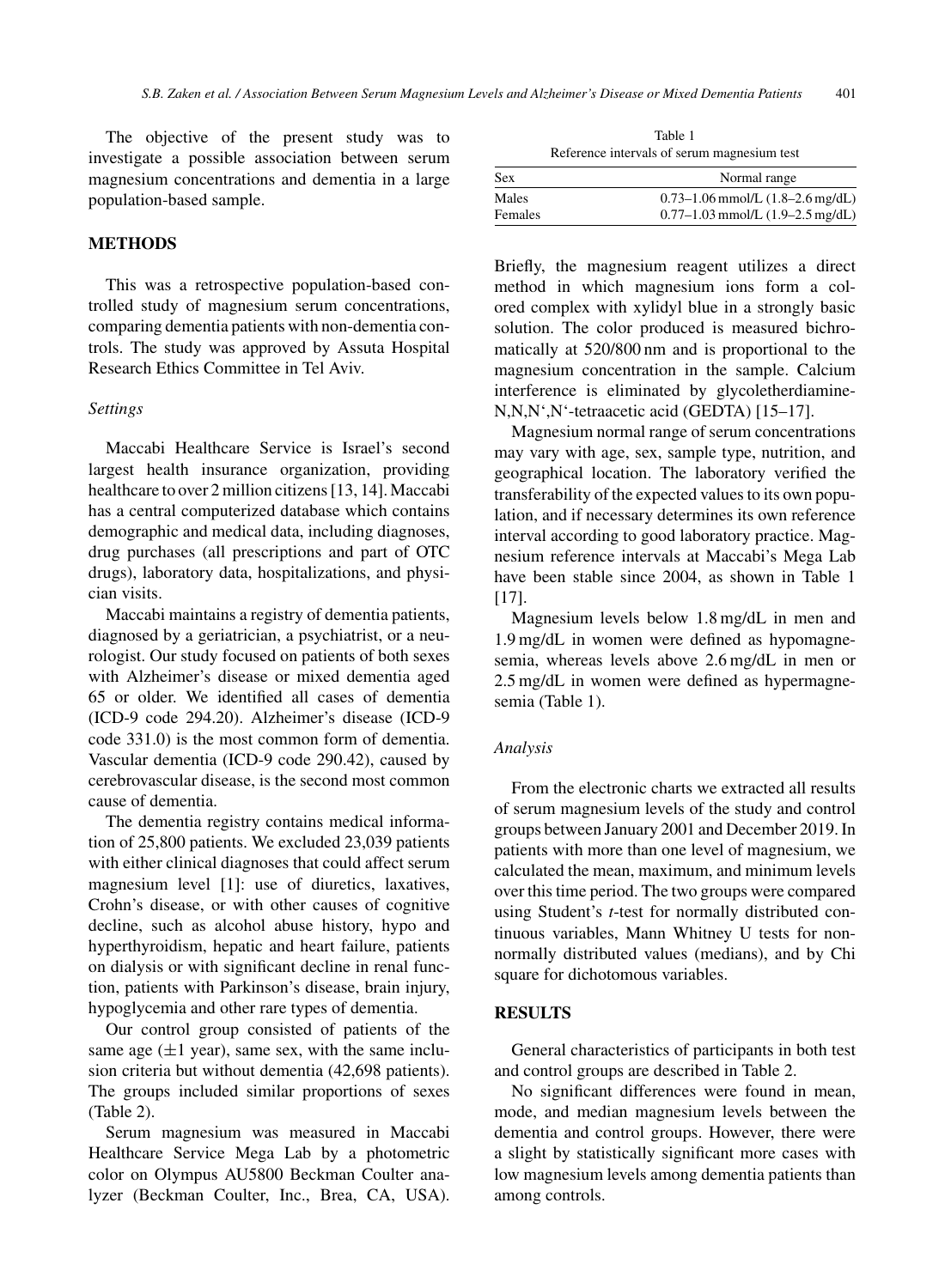| Magnesium kevels in the study and control groups |                       |                            |              |  |  |  |  |
|--------------------------------------------------|-----------------------|----------------------------|--------------|--|--|--|--|
| Parameter                                        | Dementia*             | Controls                   | Significance |  |  |  |  |
| Number of participants                           | 2.761                 | 42,698                     |              |  |  |  |  |
| M/F                                              | 988/1773 (35.8/64.2%) | 16,160/26,538 (37.8/62.2%) | N.S.         |  |  |  |  |
| Mean Age (before matching)                       | 78.88                 | 72.05                      | p < 0.01     |  |  |  |  |
| Mean Mg $(mg/dL)$                                | $2.064 \pm 0.18$      | $2.065 \pm 0.18$           | N.S.         |  |  |  |  |
| Mode $Mg$ (mg/dL)                                |                       |                            | N.S.         |  |  |  |  |
| Median Mg $(mg/dL)$                              | 2.1                   | 2.1                        | N.S.         |  |  |  |  |
| Minimal Mg result (mg/dL)                        | 0.9                   | 0.3                        | N.S.         |  |  |  |  |
| Maximal Mg result (mg/dL)                        | 2.9                   | 3.6                        | N.S.         |  |  |  |  |

Table 2

\*Alzheimer 43%, vascular dementia 47%, mixed dementia 10%. No differences have been detected between the mean, mode and median serum Mg concentrations in dementia cases versus controls.

Table 3 Proportions of serum magnesium tests below and above the normal ranges among males, females, and all patients

| Number of of Mg results | Males       |             | Females     |           |
|-------------------------|-------------|-------------|-------------|-----------|
|                         | control     | test        | control     | test      |
| Normal range            | 37,874      | 2,483       | 64,496      | 4,527     |
| Hypomagnesemia          | 1478        | 107         | 7.869       | 629       |
|                         | $3.75\%***$ | $4.12\%***$ | $10.84\%*$  | 12.14%*   |
| Hypermagnesemia         | 46          |             | 203         | 21        |
|                         | 0.11%       | 0.038%      | $0.027\%**$ | $0.4\%**$ |
| Total                   | 39,398      | 2,591       | 72,568      | 5,177     |

Female hypomagnesemia: \**p* = 0.0035; Male hypomagnesemia: \*\*\**p* = 0.089 (N.S); Female hypermagnesemia: \*\**p* = 0.04; Male hypermagnesemia: *p* = 0.3 (N.S); Total hypomagnesemia (males and females): \*\*\**p* < 0.00001; There was a marginal, but significantly higher proportion of cases of hypomagnesemia among patients with dementia (9.4%) as compared to controls (7.81%). The total numbers differ from Table 2 because here all samples were counted whereas in Table 2 the mean levels of more than one sample are presented.

In general women tended to have on average 85% more magnesium tests done than men, probably due to higher prevalence and recognition of osteoporosis. Approximately 12% of tests done in women with dementia and 10% done by healthy women were lower than normal range, hence hypomagnesemic  $(p=0.0035)$ . In men the difference was not significant, probably due to the substantially smaller sample  $(p=0.08)$ . When combining men and women, the difference was highly significant (9.4% versus 7.81 %) when comparing the dementia group to the control group  $(p < 0.00001)$  (Table 3). Hypermagnesemia was negligible in both genders and both dementia and control groups. In a trend analysis, time did not impact magnesium serum levels for both groups separately between 2001 and 2019.

#### **DISCUSSION**

In the present study we could not detect significant differences in mean, mode, and median magnesium levels between the dementia and control groups. However, there were marginally but significantly more cases with low magnesium levels among dementia patients than among controls with 9.4% of tests done in patients with dementia and 7.81 done in non-dementia subjects were hypomagnesemic (*p* < 0.00001). Hypermagnesemia was negligible in both genders and both dementia and control groups.

There are studies establishing hypomagnesia within Alzheimer's disease and dementia using ionized Mg, cerebrospinal fluid, hair, plasma, and red blood cell Mg samples [18, 19].

Higher self-reported dietary intake of magnesium was found to be associated with a decreased risk of dementia [11]. Kieboom et al. found that both low and high serum magnesium levels were associated with an increased risk of Alzheimer's disease and mixed dementia [2].

The question leading to this research was whether dementia is associated with lower serum concentrations of Mg, as has been suggested in some studies. We have utilized a large population-based database to address this question. A registry of dementia patients, with over 25,000 cases, has allowed us to match individuals without dementia based on variables that may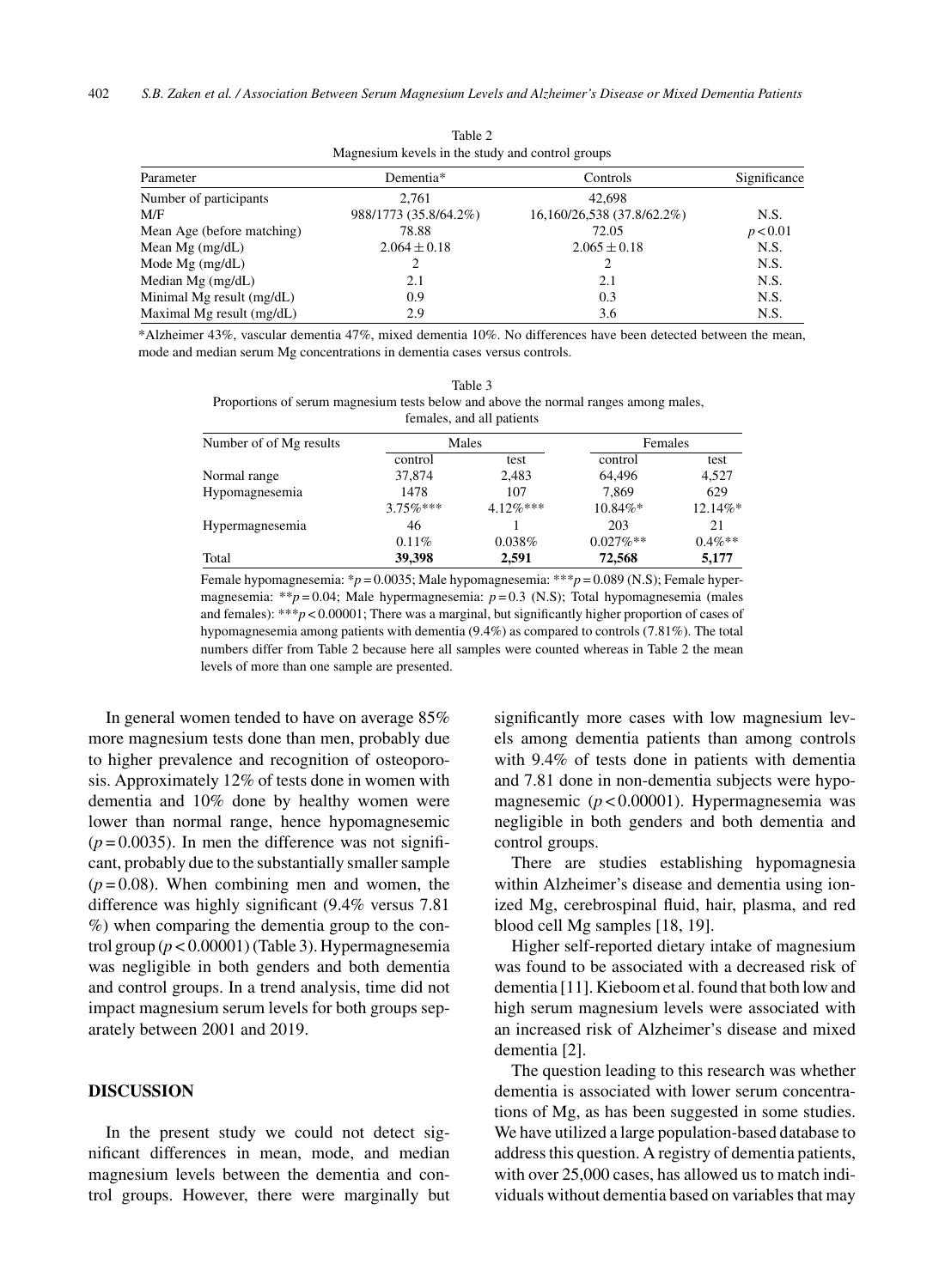affect magnesium levels, such as use of diuretics, laxative, and diseases such as Crohn's. It was also hoped that it will have statistical power to discern small effects of magnesium on dementia.

Overall, our results indicate that dementia patients did not exhibit lower means, medians, or modes of serum magnesium levels, and thus not being able to support the hypothesis that hypomagnesemia has a major role in the pathogenesis of dementia.

These results are consistent with the findings of our recent study in which we analyzed in a treat-control context how the switch to desalinated drinking water affected serum magnesium concentrations and the prevalence of dementia [20].

We selected two cities which differed in terms of their access to underground aquifers but were otherwise similar. One city has no underground water and uses over 90% desalinated water whereas the other relies almost entirely on its own aquifers. Using medical records for all subjects insured by the Maccabi Health Services, we examined mean serum concentrations of Mg in the period prior to desalination (2001-2006) and post desalination (2007-2018).

Serum magnesium levels were significantly lower following the switch to desalinated water yet the prevalence of dementia was similar in the two cities.

While this ecological study could not rule out some effect of hypomagnesemia on dementia morbidity, it suggested, similar to the present study, that the effect if exists, is relatively small.

In the present study, despite similar means and medians of serum magnesium in dementia and controls (Table 2), the proportion of lower than normal magnesium test results was marginally but significantly higher among dementia patients  $(p < 0.00001)$ (Table 3). It is possible that patients with dementia exhibit more episodes of hypomagnesemia than controls, despite similar overall mean levels of magnesium. It could be hypothesized that there was an uneven replicate sampling in that follow-up of low levels may be more frequent; however, then this should occur in both dementia and control groups. Also, the frequency of testing for magnesium did not change after diagnosis of dementia. Similarly, the annual attrition rate of patients in Maccabi Health Services is less than 1% and it was not different between the dementia and control patients. Moreover, all tests were done in one central reference laboratory. Last, there were no geographical differences in distribution between the dementia and control groups.

A strength of our study is in very large numbers and a unique dementia registry, where diagnosis is confirmed by a geriatrician, neurologist or psychiatrist. The large cohort has also allowed us to exclude subjects that have known confounders of either low magnesium levels, or effects on cognition.

Potential weaknesses of the present study need to be acknowledged. Availability of magnesium serum concentrations did not include all patients, and the number of samples was not standardized. Clearly women had significantly more measurements, most probably due to much larger numbers of investigations into osteoporosis, which is much more prevalent among females. Another potential weakness is in the retrospective nature of the study; therefore collection of magnesium serum samples was not standardized and could have been impacted by unknown confounders. Using serum Mg has inherent limitations and although total serum magnesium concentration is the most commonly used test, this laboratory marker has limited clinical benefit as it does not accurately reflect intracellular or total body magnesium status [4, 21].

We also do not have records whether the dementia group were taking magnesium supplements or had a diet high in magnesium, which could normalize their serum values. Further comparison of the dementia group to the controls in rates of other conditions (e.g., diabetes) or use of medications (e.g., proton pump inhibitors, diuretics) is not likely to shed light on the findings of this study.

The question whether magnesium supplements can prevent or reduce the progress or severity of dementia requires more studies employing different methodologies.

### **CONFLICT OF INTEREST**

The authors have no conflict of interest to report.

#### **REFERENCES**

- [1] Ozawa M, Ninomiya T, Ohara T (2012) Self-reported dietary intake of potassium, calcium, and magnesium and risk of dementia in the Japanese: The Hisayama Study. *J Amer Geriatr Soc* **60**, 1515-1520.
- [2] Kieboom BCT, Licher S, Wolters FJ (2017) Serum magnesium is associated with the risk of dementia. *Neurology* **89**, 1716-1722.
- [3] Swaminathan R (2003) Magnesium metabolism and its disorders. *Clin Biochem Rev* **24**, 47-66.
- [4] Noronha JL, Matuschak GM (2002) Magnesium in critical illness: Metabolism, assessment, and treatment. *Intensive Care Med* **28**, 667-679.
- [5] Kirkland AE, Sarlo GL, Holton KF (2018) The role of magnesium in neurological disorders. *Nutrients* **10**, 730.